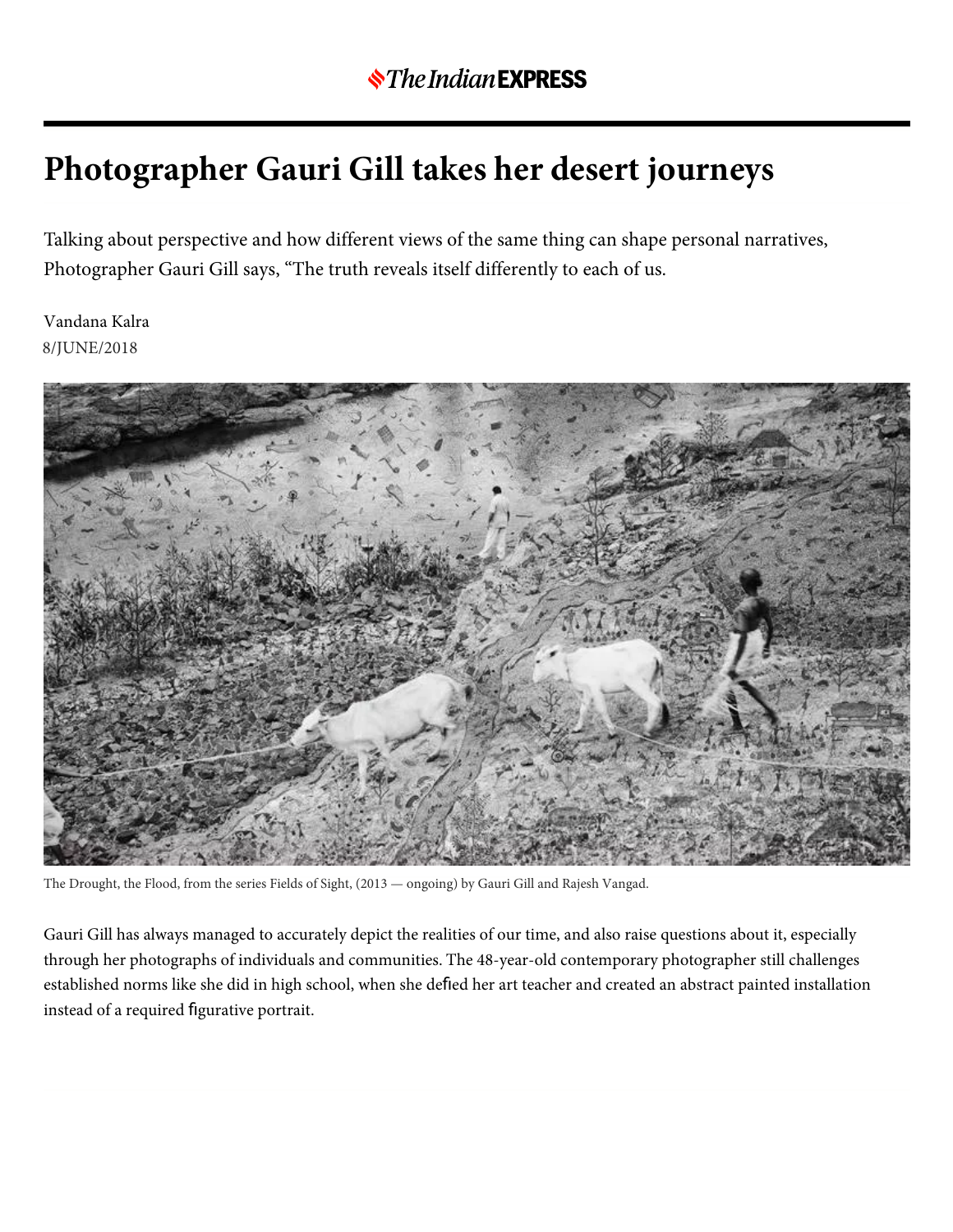The urge to uproot convention is apparent in her latest project, too. It was in 2013 that Gill first started to work in rural Maharashtra — she spent time in Dahanu, at Warli artist Rajesh Vangad's home, to create work in and for the local primary school. She learnt about the sacred Bahora masks — brightly painted and lacquered — produced by papier-mâché artists across Maharashtra, and the annual procession where Adivasi villagers don them to tell tales from mythology and folklore. Almost a year later, she approached a community in Jawhar district, asking them to deviate from classical representations to create masks that depict contemporary realities. "I wondered if we could work together to speak about the present moment, what was around us, rather than a mythological, imagined past," says the Delhi-based photographer.

The collaboration resulted in a set of masks inspired by people and animals, objects and technology, realities and dreams. The villagers are both creators and "performers" who wear the headgears in photographs that comprise the series "Acts of Appearance". Currently on display at MoMA PS1 — one of the largest US-based contemporary art institutions — the series features, among others, a doctor with an elephant head examining an elderly woman in a hospital; a cobra weighing onions at a kirana store; and masked men and women looking out from a bus. "We are not telling a scripted story about any particular issue. We just improvised different scenarios inspired by real life in and around the village, across dreaming and waking states. The papier-mâché artists brought their own imagination to the performance, as did I. The landscape, too, is an important character. The aim, if any, was to have a dialogue between our respective mediums, and thereby create manifold and collective visual identities to tell a kaleidoscopic story about an unfolding world," says Gill.

A recipient of the 2011 Grange Prize, Gill has attempted, earlier as well, to eliminate the distinction between artists, subjects and artisans. For her series "Balika Mela" (2003-2010), she had set up a makeshift space at a local fair for teenage girls in Lunkaransar, Rajasthan, where the protagonists were invited to choose their own props, poses, co-participants and backgrounds. Her project, "Fields of Sight" (ongoing since 2013) is an equal collaboration, in which Vangad paints over Gill's photographs of the landscapes of Dahanu.

A graduate from Delhi College of Art (1992), Gill made her first trip to western Rajasthan in 1999. Little did she know that her quest to photograph India's hinterlands would take her the world over. Her works have travelled to the prestigious Centre Pompidou in the exhibition "Memories from the Futures: Indian Modernities", the seventh Moscow Biennale, as well as the Documenta 14 in Athens and Kassel, among others.

Gill vividly remembers the incident that prompted her to embark on her ongoing desert archive "Notes from the Desert". On a holiday to a village near Jodhpur in 1999, she had seen a young girl student being beaten violently with a stick by a school teacher. Back in Delhi, she proposed an essay to a prominent news publication on "what it is like being a girl in a village school", only to be dismissed due to the lack of a specific news peg. In the following years, Gill travelled across Rajasthan with a self-made map of government schools, including projects such as marushalas (desert schools), and other experimental schools. Some of her early photographs of drawings on school walls feature in the series "The Mark on the Wall". As this desert archive has expanded, photographs from it feature in numerous other series conceived by Gill — in "Birth Series", a midwife is seen delivering her granddaughter, in "Traces", Gill documents burial sites in the desert. The world now knows Izmat, a single mother of two in Barmer, whom Gill has photographed many times since 1999, when she grabbed her by the arms and began to tell her about everything that was wrong with the place. "When I said I was from Delhi, she urged me to return and tell all of it to Sonia Gandhi — she believed every citizen of Delhi was in contact with Gandhi. She took my address and started to write me letters," says Gill. The correspondence continues to this day, now in the form of texts and phone calls.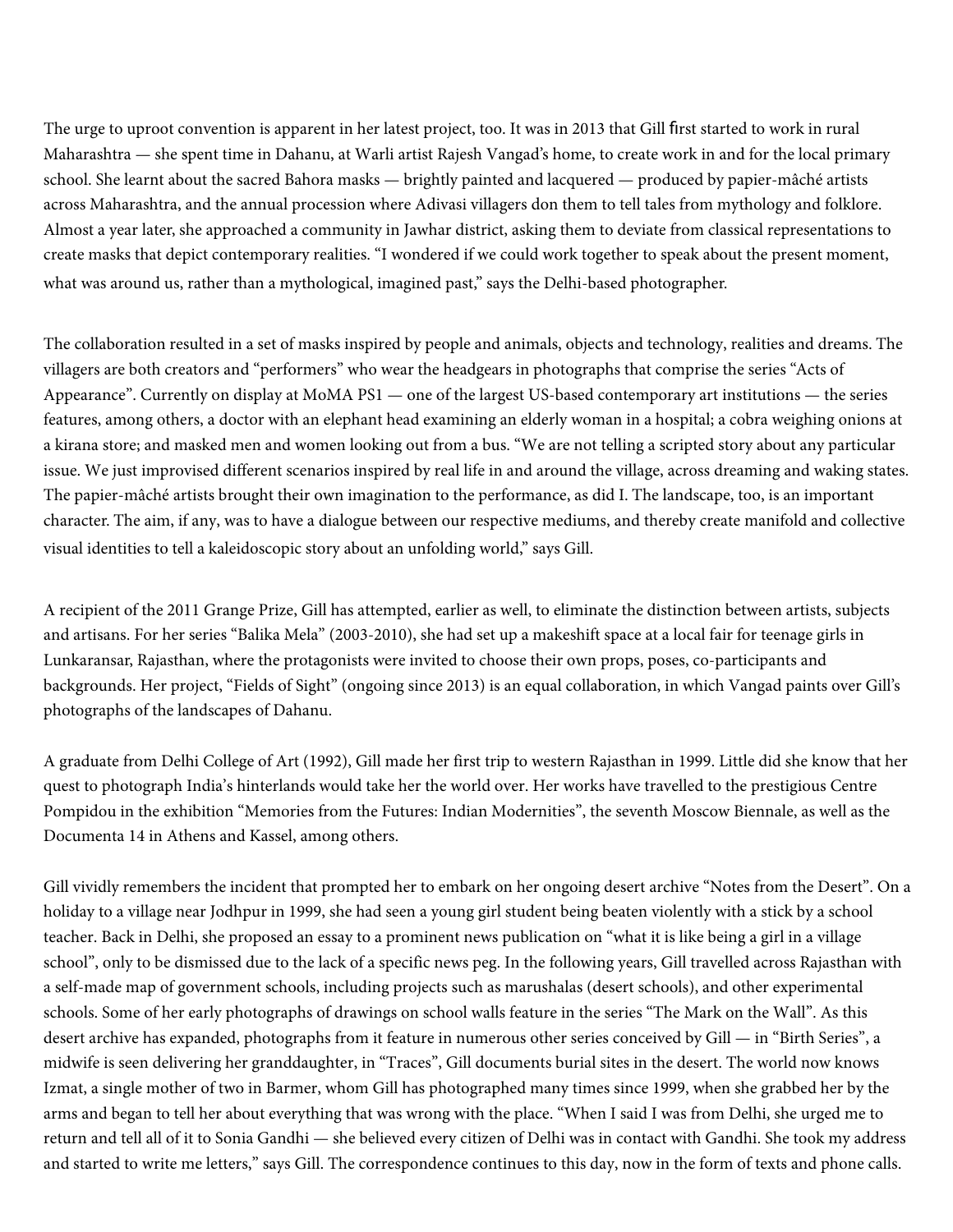True exposure to contemporary art and art history, for Gill, came during her years of a second graduation (1994) and postgraduation (2002), from Parsons School of Design/The New School and Stanford University, respectively. "At Stanford, the programme was not medium specific, but driven instead by ideas. I was a photographer, the rest of my class came from a fairly interdisciplinary background. One friend was painting murals as well as graffiti on the streets of San Francisco, for instance, another was working out farming and ecology concerns using intelligent design. Our peers were critical of who we were, and we would have long conversations about our work, essentially create our own programme. I studied gender, psychology and anthropology," recalls Gill. When she returned from the US, she was already working on a series that documented Indian immigrants in the US, starting with her own friends and family and extending outwards into the community. These were later exhibited under the title "The Americans" — first displayed at Bose Pacia in Kolkata in 2008. "I decided to position it as a conversation with Robert Frank's seminal work "The Americans". He had his version of who was American, and this was mine," Gill says.

Talking about perspective and how different views of the same thing can shape personal narratives, Gill says, "The truth reveals itself differently to each of us. There is no one version of events. Even so-called realistic documentary photography is n ally a subjective interpretation of the world. There are choices you make at every step that determine how you will express your experience, and make it your own. My desire to collaborate with others arises in order to extend the limits of my own understanding" says Gill.

**<https://indianexpress.com/article/express-sunday-eye/photographer-gauri-gill-takes-her-desert-journeys-5201449/>**